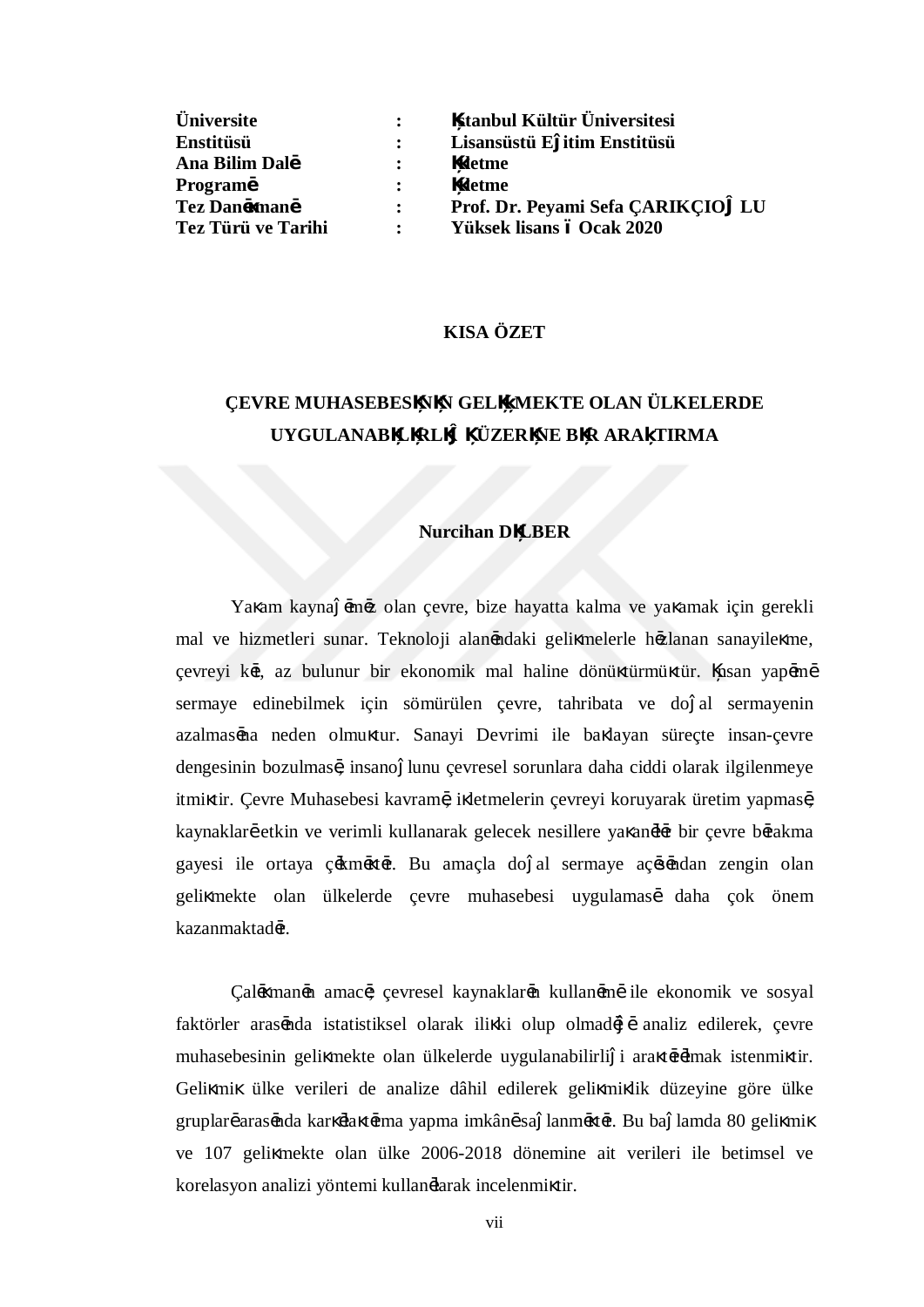Elde edilen bulgulara göre; geli mekte olan ülkelerde çevresel kaynaklar,n kullan, m, n, n çevre muhasebesi uygulamas, na; sanayi sektörü katma de eri ve tar, m sektörü katma de erinin negatif; do rudan yabanc, yat,r,mlar, e itim, ki i ba ,na gelir düzeyi, nüfus, ticaret, yolsuzluk ve yüksek teknoloji ihracat, de i kenlerinin pozitif etkisi bulunurken; geli mi ülkelerde do rudan yabanc, yat,r,mlar, nüfus, sanayi sektörü katma de eri ve ticaretin negatif; e itim, ki i ba ,na gelir düzeyi, tar, m sektörü katma de eri, yolsuzluk ve yüksek teknoloji ihracat, de i kenlerinin pozitif etkisinin bulundu u sonucuna ula ,lm, t,r.

**Anahtar Kelimeler:** Çevre Muhasebesi, Geli mekte Olan Ülkeler, Betimsel Analiz, Korelasyon Analizi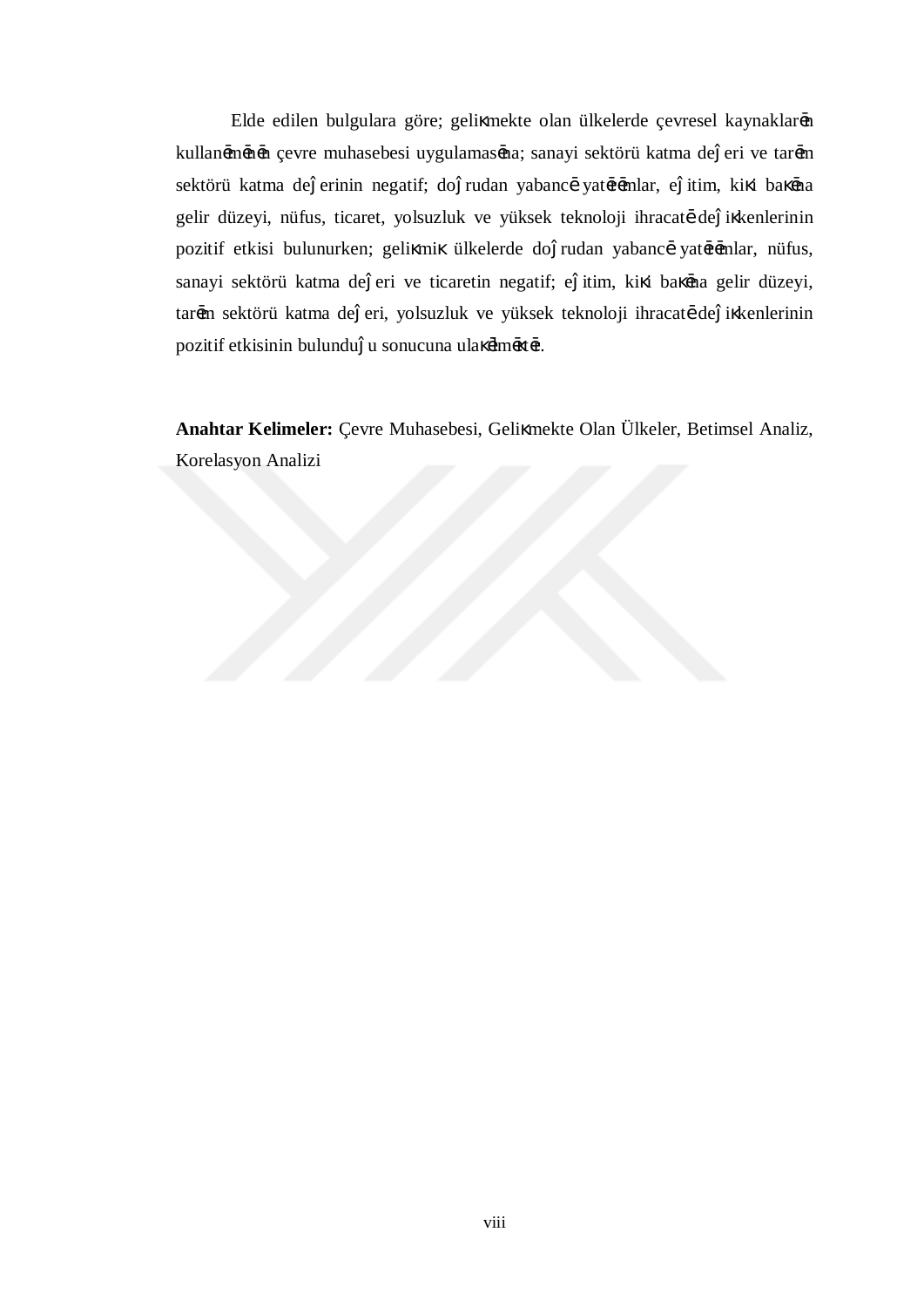| <b>University</b>               |  |
|---------------------------------|--|
| <b>Institute</b>                |  |
| <b>Department</b>               |  |
| <b>Programme</b>                |  |
| <b>Supervisor</b>               |  |
| <b>Degree Awarded and Date:</b> |  |

**University : Istanbul Kultur University Institute : Institute of Graduate Studies Department : Business Administration Business Administration Supervisor : Prof. Dr. Peyami Sefa ÇARIKÇIO LU Degree Awarded and Date : MA – January 2020**

### **ABSTRACT**

## **A STUDY ON THE APPLICABILITY OF ENVIRONMENTAL ACCOUNTING IN DEVELOPING COUNTRIES**

### **Nurcihan D LBER**

The environment, which is the most important and vital factor that we need in order to exist, or in other words our lifeblood, provides us with a vast array of materials and services that we need to survive and live. Industrialization which gathered momentum as a result of the rapid developments in the technological field has transformed natural environmental sources into economic goods which are scarce with a limited supply. In order to acquire man-made capital, the exploited environment has caused destruction and a reduction in natural capital. In the process beginning with the Industrial Revolution, the destruction of the balance between human beings and environment pushed to take very seriously and start to be interested more seriously in environmental issues. The concept of Environmental Accounting emerged with the purpose to have businesses conduct their production activities protecting the environment, and use resources in an economically efficient and optimal manner to leave a healthy and livable environment to next generations. For this purpose, the application of environmental accounting has gained more and more importance in developing countries which are rich in natural resources and natural capital.

The purpose of this study is to analyze whether there is a statistical relation between the use of environmental resources and economic and social factors and thereby to explore and find out whether environmental accounting has applicability in developing countries. Additionally, the data of the developed countries are